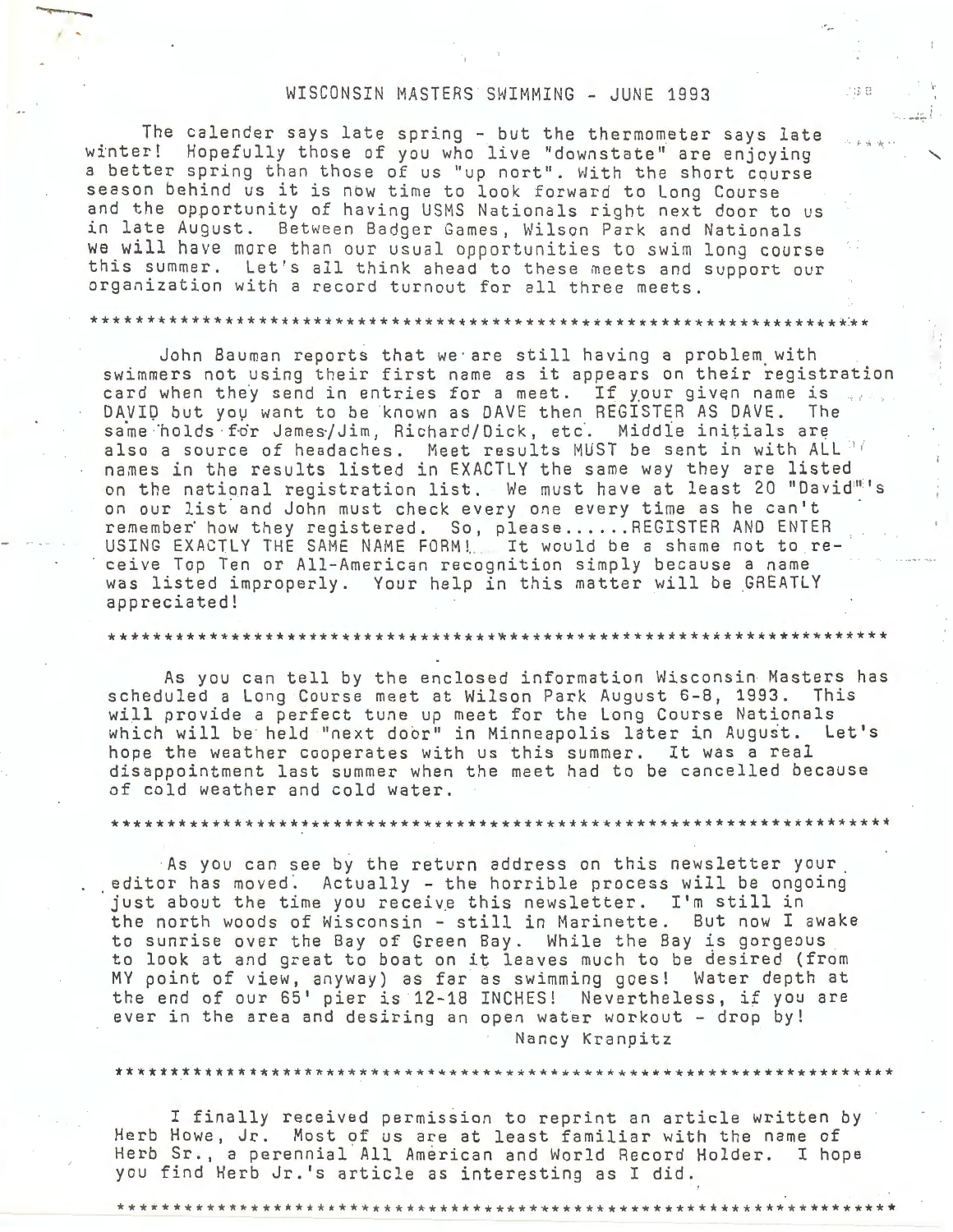| GRIM WIN: I don't use mayo; I've scratched the salt.<br>Two eggs and such - I've called a halt.<br>I've cut out whatever once set me throbbing -<br>And now at night I lie there, sobbing. |  |
|--------------------------------------------------------------------------------------------------------------------------------------------------------------------------------------------|--|
| -SharkSnooze                                                                                                                                                                               |  |
|                                                                                                                                                                                            |  |
|                                                                                                                                                                                            |  |

What do you do when you are an extended swimming family, several members of whom live in the Minneapolis area, and one challenges the others to form a "team" for the Long Course Nationals? Ask Cindy Leigh Maltry from Neenah. Cindy has been a long standing Wisconsin Masters swimmer who, for this year only, has joined her sibblings, father, uncle, and possibly her mother and husband and registered in Minnesota so as to form The Team From "L" (In honor of the family name of Leigh). The other suggested name of "Fat Guys in Speedos" didn't quite cut it with Cindy and her sister!

So who will comprise this team? Richard Leigh, 68, Cindy's uncle, will be the elder statesman. A former high school swimmer, he recently returned to competitive swimming through the masters program and reportedly won all his events at the World Games in Indiaiapolis last summer. Quote from Richard - "Participation, hell. I want to win!"

Jack Leigh, 62, Cindy's father, also a former HS swimmer, has just recently resumed swimming and wishes he had started his comeback earlier! His penchant for labeling everything on the family premises with an "L" was the inspiration for the name of the team.

Nate Leigh, 36, Cindy's brother, swam his way through age group, high school and college and re-entered competition as a Masters swimmer 2 years ago. Besides being a swimmer himself he is the father of 3 USS swimming children.

Jay Leigh, 34, another brother, has been a USS swim coach in the Minneapolis area for the past 12 years. He, too, swam through age group, high school and college and has done some sporadic Masters swimming over the past few years As the family artist he is working on the team T-shirt design.

Sara Leigh, 30, Cindy's sister, competed mainly in junior and senior high school and swam for fitness through college and grad school, She currently works out with the Hamlin Masters team and writes articles about the nationals in their newsletter.

Cindy, 38, swam age group, high school, college, and masters since age 25. In addition to swimming she is a faithful member of the Neenah area ladies swimming luncheon group!

Possible Competitors (if they are talked into it):

Grace Leigh, 62, Cindy's mom, a former non-swimmer has arranged for some private coaching to improve her strokes and learn turns. Cindy reports she is making remarkable progress in short order!

Dave Maltry, 39, Cindy's husband, a former swimmer and football player. Dave turned from swimming to golf when their oldest child became too antsy to sit for an hour in her stroller on the deck while both Dave and Cindy worked out with a Masters team in Columbia, MO. According to Cindy, if Dave were to join her brothers and father on a relay the name "Fat Guys in Speedos" could work!

Good Luck to The Team From L! And we'll look forward to Cindy's return to WMAC in January and possibly welcome her husband, too!

 $-2-$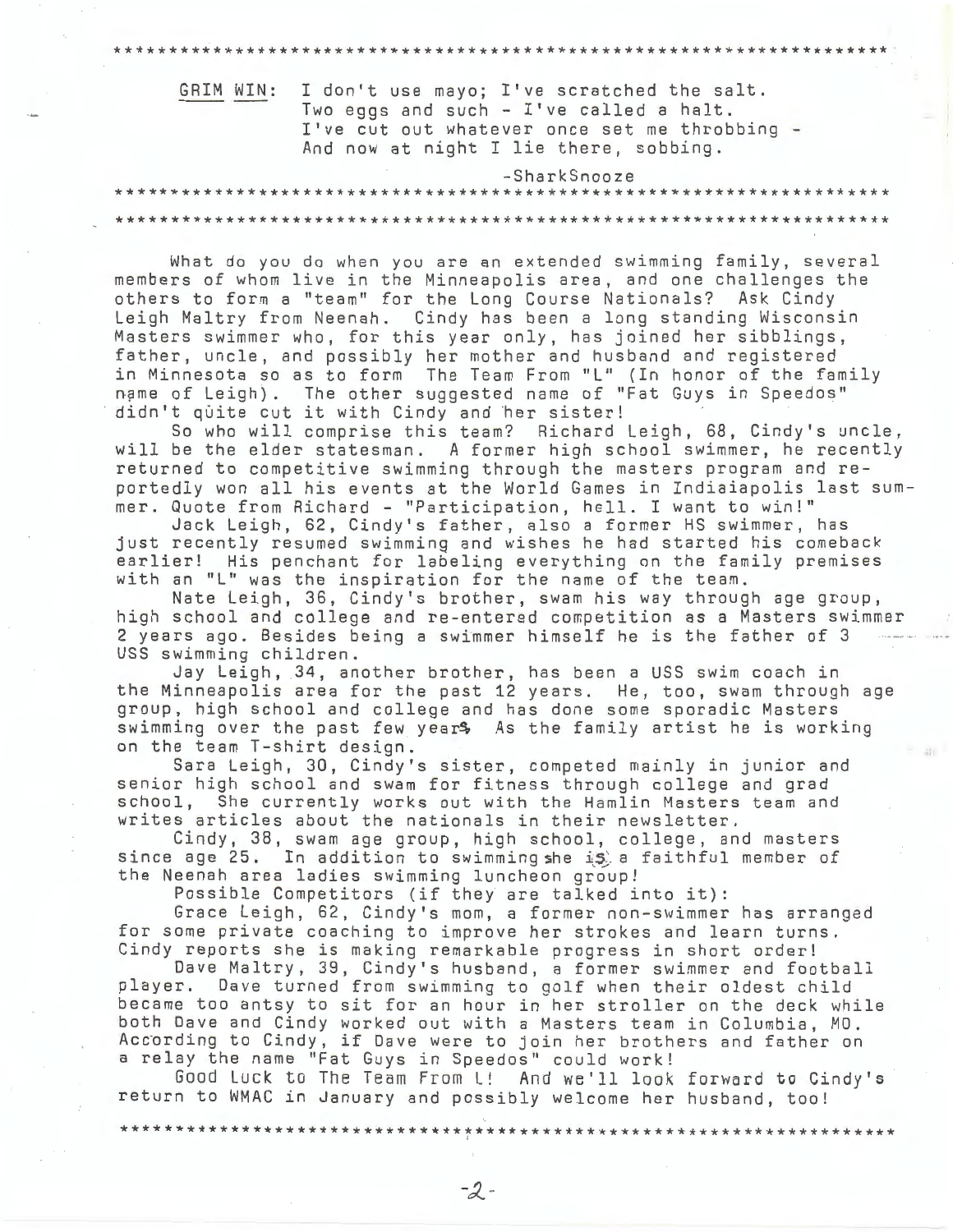## WISCONSIN MASTERS LONG COURSE SWIMMING CHAMPIONSHIPS AUGUST 6-7-8, 1993

 $\frac{1}{2}$  )  $\frac{1}{2}$  (  $\frac{1}{2}$  )  $\frac{1}{2}$  (  $\frac{1}{2}$  )  $\frac{1}{2}$ 

SPONSORED BY: The Wisconsin Masters Aquatic Club.

SANCTIONED BY: USMS, INC. and LMSC for Wisconsin. Sanction No. 203-05.

LOCATION: Wilson Park Recreation Center, 4001 So. 20th St, Milwaukee, WI

FACILITIES: 8 lane, 50 meter pool with anti-turbulent lane guides, starting blocks and backstroke flags.  $p\rightarrow \infty$ 

Time: Friday, Aug. 6: Warm-up 6:00PM, meet starts at 6:45PM. Saturday, Aug. 7 and Sunday, Aug. 8: Warm-up 7:00AM, meet starts at 8:00AM.

WARM-UPS: Lanes 1 & 8 will be start and sprint lanes with swimming  $\mathbb{R}^n$ . in one direction only and exiting to the side or end. Lanes 2-7 will be for circle swimming only - NO DIVING STARTS from the blocks or the deck in lanes 2-7.

RULES: Official Masters Rules will govern this meet. All events will be timed finals and will be pre-seeded except for the 400 and 1500 Freestyle. Heats will be seeded slowest to fastest and swimmers not submitting seed times will swim in slower heets. Age groups and sexes will be combined to ---

TIMING: Will be with an automatic timing system backed up by watches. Members of the Wisconsin Masters Aquatic Club will be expected to assist with the timing.

ELIGIBILITY: Open to all Masters Swimmers 19 years old or older. All entrants must be a registered Masters Swimmer and have their current card available at the meet. The USMS number must be on the entry - no "applied for" will be accepted.

ENTRY FEE: \$2.50/individual event - \$5.00/relay, plus a \$4.00 surcharge for facility user fee. Fees must accompany entries.

DECK ENTRIES FOR INDIVIDUAL EVENTS WILL NOT BE ACCEPTED.

Deck entries for relays will be accepted.

CHECKS PAYABLE TO: Wisconsin Masters Aquatic Club.

ENTRY LIMIT: Five events per day plus relays and the 1500 Freestyle. THE 1500 FREESTYLE WILL BE LIMITED TO THE FIRST 48 ENTRIES RECEIVED and each swimmer entered in the 1500 will be responsible for providing a person to count his/her laps.

ENTRY DEADLINE: Entries must be in the meet directors hands no later than 6:00PM, Wednesday, July 28. Entries received after the deadline will be returned.

3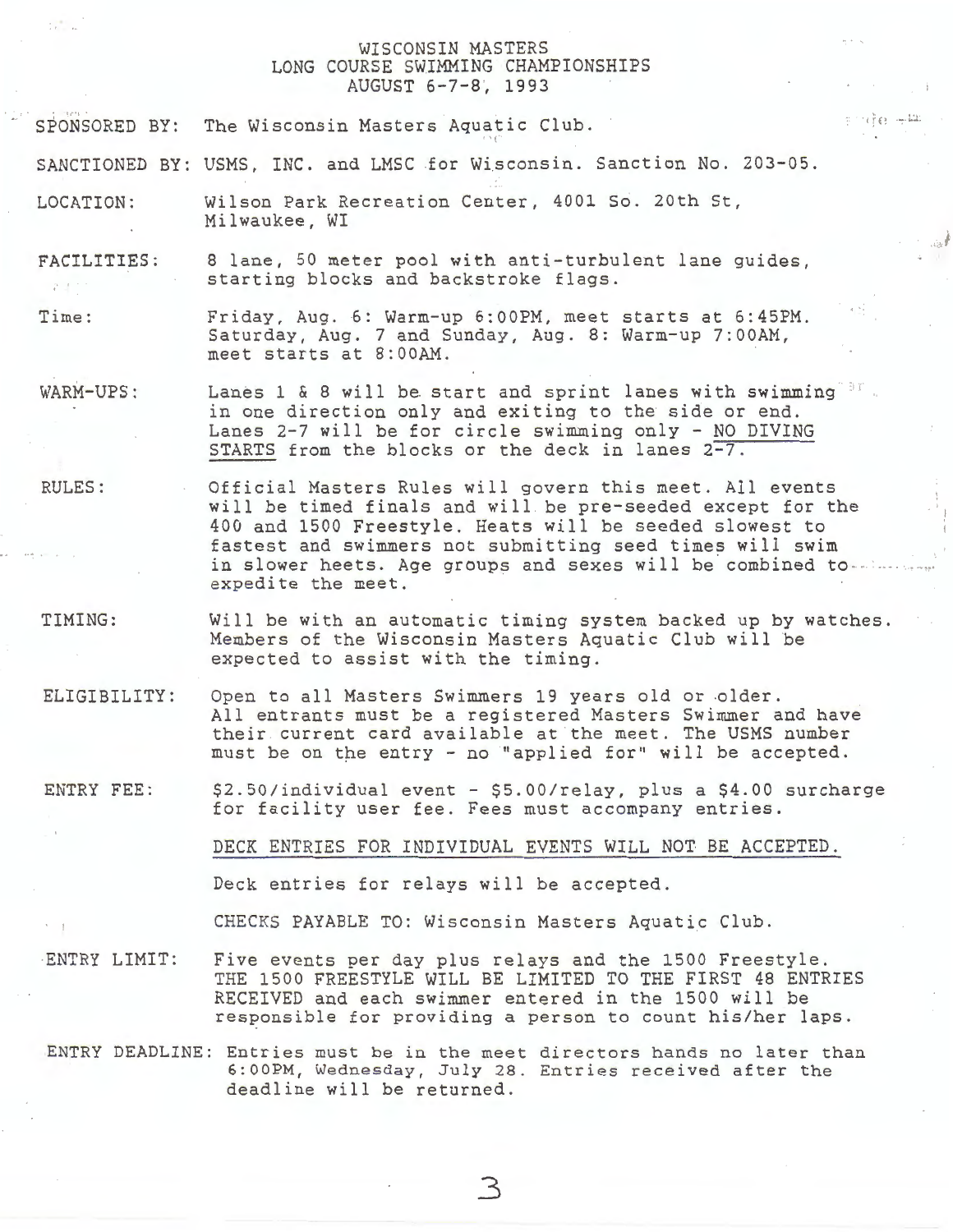ENTRY FORM: The official entry form must be used, one person per form and the waiver must be signed without any alterations.

AWARDS: Ribbons for 1st to 3rd place.

**MEET** DIRECTOR: John Bauman 11616 W Greenfield Ave - Apt. 23 West Allis, WI 53214

(414)-453-7336

### SCHEDULE OF EVENTS:

 $-Friday$ , Aug.  $6 - Warm-up$   $6:00PM - 1$ . 1500 Freestyle

| Saturday, Aug. |           |                     |
|----------------|-----------|---------------------|
|                |           | Warm-up 7:00AM      |
| 2.             |           | 50m Butterfly       |
| 3.             | $400m$ IM |                     |
|                |           | 4. 100M Freestyle   |
|                |           | 5. 200m Backstroke  |
|                | 6. 100m   | <b>Breaststroke</b> |
|                |           | 7. 200m Freestyle   |
| 8.             |           | 50m Backstroke      |
| 9.             | 200m      | Butterfly           |
|                | R1. 200m  | Medley Relay        |
| R2.            | 200m      | Mixed Free Relay    |
|                |           |                     |

| Sunday, | Aug.<br>- 8 |                     |  |
|---------|-------------|---------------------|--|
|         |             | Warm-up 7:00AM      |  |
| 10.     | 50m         | Breaststroke        |  |
|         | 11. 200m    | IM                  |  |
|         |             | 12. 100m Backstroke |  |
| 13.     |             | 50m Freestyle       |  |
|         | 14. 200m    | Breaststroke        |  |
|         | 15. 100m    | Butterfly           |  |
|         | R3. 200m    | Free Relay          |  |
|         | R4. 200m    | Mixed Medley Relay  |  |
| 16.     | 400m        | Freestyle           |  |
|         |             |                     |  |

**Christensen, Robert C. "Mr. C."**<br>Age 65. Born July 4, 1927 in Racine, WI. Died<br>May 10.1993. Married to Sally Ann (nee Brunnelson) August 8, 1953. Dear father of Stephen, Jenny, and Marcy (Brian) Minix. Proud grandpa<br>books

 $\cdot$   $\cdot$ 

Developer of Suburban Senior Softball League,<br>former National President of Phi Epsilon Kappa,<br>and Wauwatosa Distinguished Citizen 1987.

We were saddened to learn of the death of Bob Christensen. Although not one of our "regulars", he did participate in Masters Swimming off and on over the years. He also always swam in the Senior Olympics and the Milwaukee Municipal Meet every year. We extend our sympathies to his family knowing that we, too, will miss him.

 $\cancel{L}$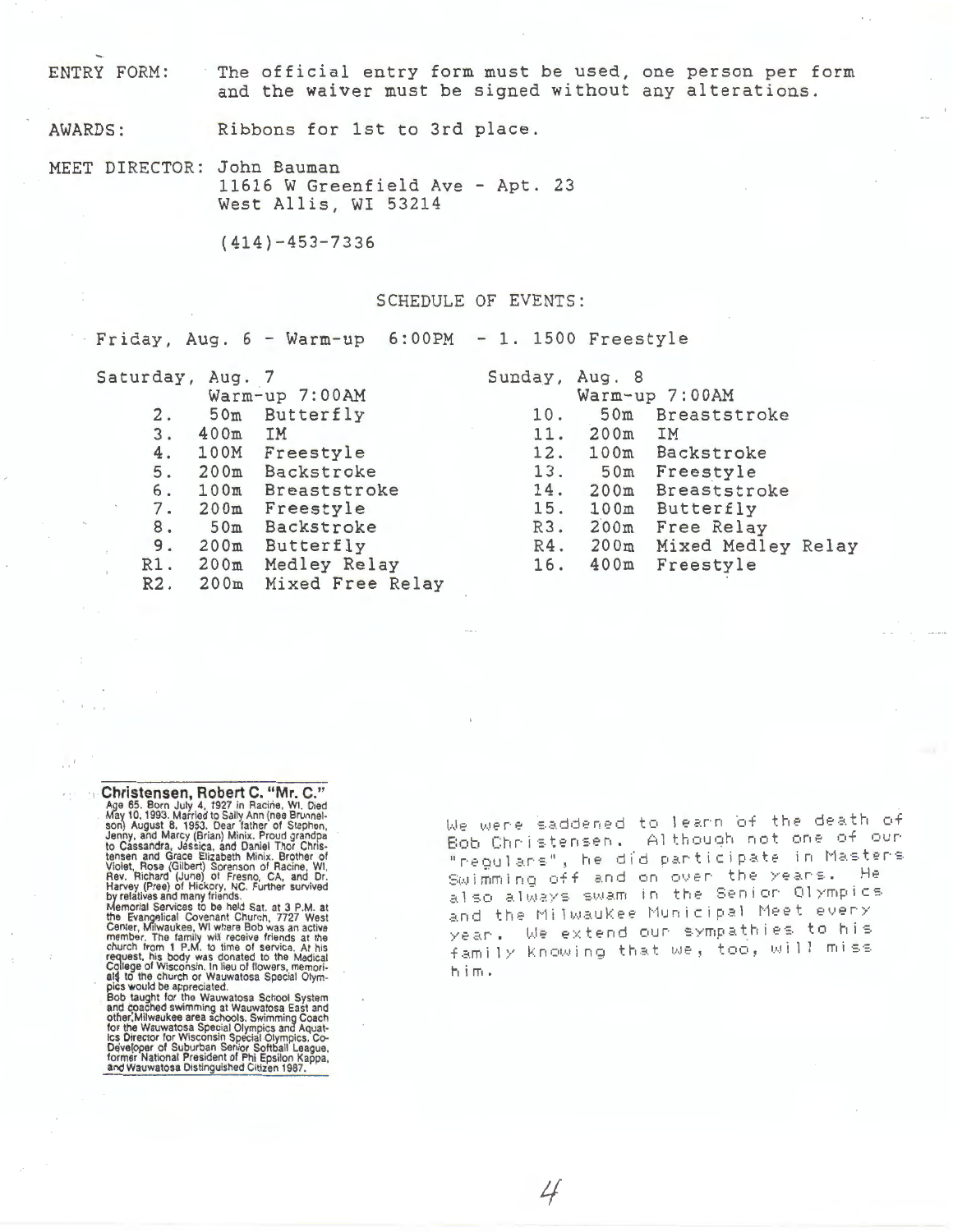## ENTRY FORM WISCONSIN MASTERS CHAMPIONSHIPS August 6-7-8, 1993

| NAME                                                                                                                                                                                                                                                                                                        | <b>BIRTH</b><br>DATE                                                                                                                                                                                                                | AGE | MALE<br>FEMALE |
|-------------------------------------------------------------------------------------------------------------------------------------------------------------------------------------------------------------------------------------------------------------------------------------------------------------|-------------------------------------------------------------------------------------------------------------------------------------------------------------------------------------------------------------------------------------|-----|----------------|
| ADDRESS                                                                                                                                                                                                                                                                                                     |                                                                                                                                                                                                                                     |     |                |
| CITY<br>the control of the control of the control of the control of the control of the control of                                                                                                                                                                                                           | STATE                                                                                                                                                                                                                               | ZIP |                |
| PHONE NO.                                                                                                                                                                                                                                                                                                   | USMS NO.                                                                                                                                                                                                                            |     |                |
| TEAM                                                                                                                                                                                                                                                                                                        |                                                                                                                                                                                                                                     |     |                |
|                                                                                                                                                                                                                                                                                                             | SCHEDULE OF EVENTS                                                                                                                                                                                                                  |     |                |
| Seed Time<br>Friday, August 6<br>1. 1500m Freestyle                                                                                                                                                                                                                                                         |                                                                                                                                                                                                                                     |     |                |
| Seed Time<br>Saturday, August 7<br>2. 50m Butterfly<br>3. 400m IM<br>4. 100m Freestyle<br>5. 200m Backstroke<br>6. 100m Breaststroke<br>7. 200m Freestyle<br>8. 50m Backstroke<br>9. 200m Butterfly<br>R1. 200m Medley Relay<br>R2. 200m Mixed Free Relay                                                   | Sunday, August 8<br>. 10. 50m Breaststroke<br>11. 200m IM<br>12. 100m Backstroke<br>13. 50m Freestyle<br>14. 200m Breaststroke<br>15. 100m Butterfly<br>R3. 200m Free Relay<br>R4. 200M Mixed Medley<br>Relay<br>16. 400m Freestyle |     | Seed Time      |
| <b>SURCHARGE</b>                                                                                                                                                                                                                                                                                            |                                                                                                                                                                                                                                     | \$  | 4.00           |
| ENTRY FEES:<br>54만년.                                                                                                                                                                                                                                                                                        | INDIVIDUAL EVENTS @ \$2.50                                                                                                                                                                                                          | \$  |                |
| $1.138 - 1.4$                                                                                                                                                                                                                                                                                               | TOTAL FEES                                                                                                                                                                                                                          |     |                |
| 21 Sec.                                                                                                                                                                                                                                                                                                     | LIABILITY RELEASE                                                                                                                                                                                                                   |     |                |
| I, the undersigned participant, intending to be legally bound, hereby<br>certify that I am physically fit and have not been otherwise informed<br>by a physician. I acknowledge that I am aware of all of the risks inherent<br>in Masters Swimming (training and competition) including possible permanent |                                                                                                                                                                                                                                     |     |                |

in Masters Swimming (training and competition) including possible permanent disability or death, and agree to assume all of those risks. I hereby waive any and all rights to claims for loss or damages arising out of my participation in the Masters Swimming program or any activities incident thereto against United States Masters Swimming, Inc., the Local Masters Swimming Committees, the clubs, host facilities, meet sponsors, meet committees, or any individuals officiating at the meets or supervising such activities, as a condition of my participation in Masters Swimming. In addition, I agree to abide by and be governed by the rules of USMS.

SIGNED DATE

**33.** 

4. 中做: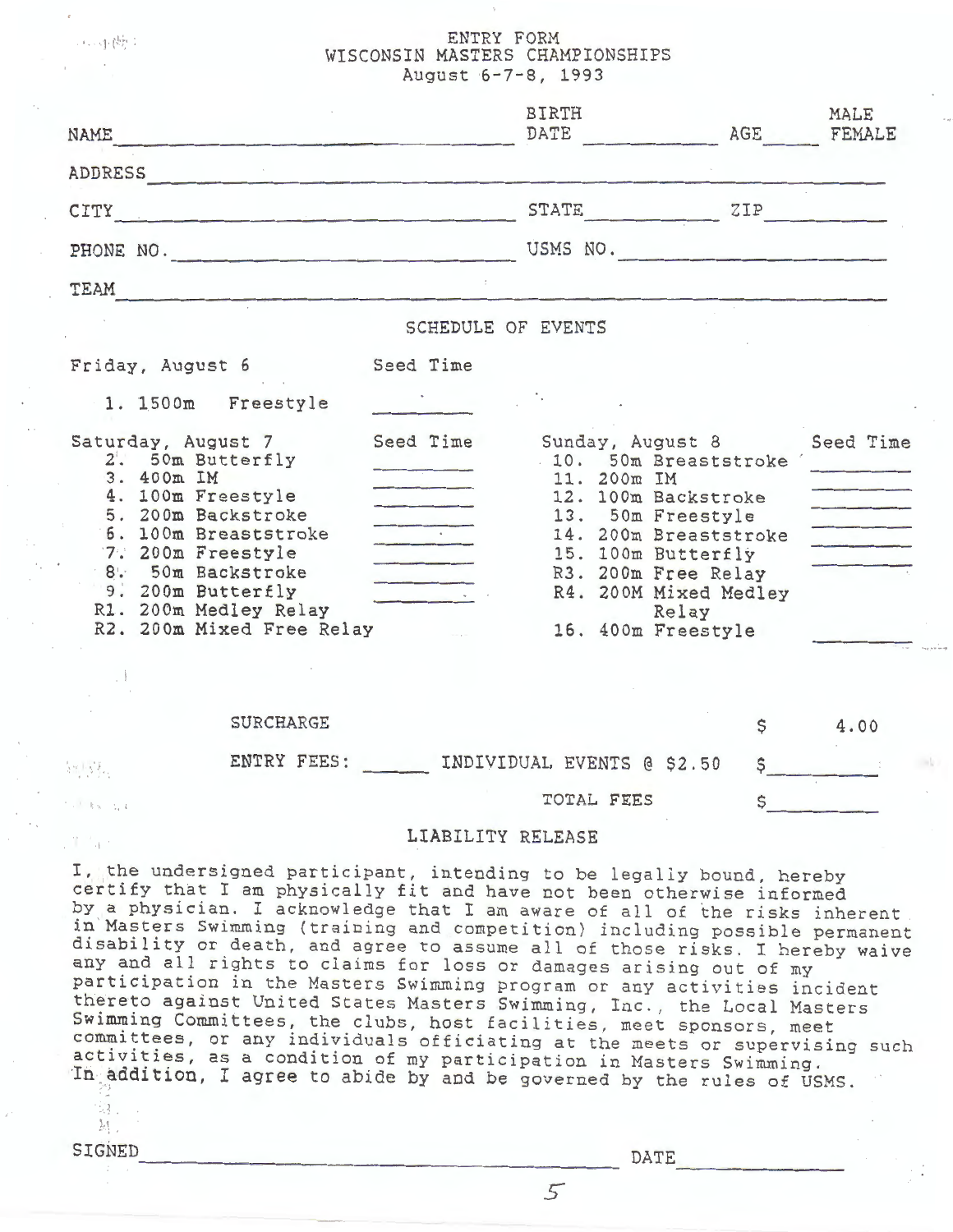"The following article is reprinted courtesy of SPORTS ILLUSTRATED from the December 10, 1984 issue. Copyright  $-G - 1984$ , Time, Inc. "Cancer Gave This Nonathlete a Renewed Appreciation For Sports" *Camby Herb Howe, Jr. All Rights Reserved.* "



CANCER GAVE TO THIS NONATHLETE A RENEWED APPRECIATION FOR SPORTS

. Hic

Armed with stopwatches, kickboards and the latest Speedo swim trunks, a growing band of senior citizens rendezvous each morning at swimming pools across America. By churning the once-placid water and contorting themselves into flip turns; they strike at a basic myth about age.' Most of us assume that our physical pleasures lessen as our physical abilities decline. It took a brush with death for me to understand that these graying, stooped-over swimmers, including my 72-year-old father, have an elementary lesson to teach us.

Before I reached my teens, my father, then a professor of classics at the University of Wisconsin, had led me through that rite of passage known as introducing a son to sports. On a late Sunday morn• ing in our backyard some 35 years ago, he first wrapped my hands around a bat and tossed soft pitches that I harmlessly flailed at. Nearly a decade later my dad and I would listen to the exploits of the Milwaukee Braves over the radio or visit County Stadium to watch Henry Aaron, Eddie Mathews, and Bob (Hurricane) Hazle. And when I began to play Little League ball, my father would sit through the flubs and whiffs of my butterfingered youth.

As I entered high school and college, other activities and people inevitably drew my attention. But while my interest in sports waned, my father's grew stronger and he became a serious swimmer.

In 1972, Masters swimming became affiliated with the Amateur Athletic Union. The AAU believed that many older Americans wanted the fun, exercise and competition that organized swimming affords. The Masters has 14 groups, starting with men and women ages 25 to 29 and ending with swimmers in their 90s.

At 6 a.m., six days a week, for the last 14 years, my father has walked or bicycled to a pool where he swims two miles alongside preteens. Until his retirement in 1982, he strolled over to the University of Wisconsin's pool at lunch hour and swam a third mile; returning to the classroom, he then taught another generation

the glories of Odysseus and Horatius. "My old man needs a hobby now that we've all left home," I'd explain to my bemused friends as I described my father's aquatic achievements. During my 20s, sports meant nothing more to me than a study break from school or an excuse, following an intramural game, to quaff Milwaukee 's finest.

Cancer changed my assumptions about Masters swimming, sports and old· er people. In 1976 I was a 31-year-old graduate student at Harvard when I discovered a lump on my wrist. Not too long after that, while I was in the hospital having it removed, a doctor walked into my room and said, "Herb, I don't want to shock you but you've got a very rare form of fibrosarcoma in your right wrist. There's an 80 percent chance you'll die within the next five years."

The next few months saw me pass through radiation and enter a necessary but painful chemotherapy program which, among other things, caused vomiting, nausea, diarrhea and a pronounced listlessness that marooned me on my living room sofa for endless hours. I felt old, and like many patients I asked what the medical experts could do for me rather than what I could do for myself.

By January of 1977 the pain-both mental and physical-had become overwhelming. One morning after two con· secutive chemotherapy treatments I told my doctor, "I just can't take it anymore. I'm quitting the chemo." He cautioned me against such a decision. "You realize what you might be doing?" Stopping the chemotherapy could end my life. ·

I returned home angry, **feeling** alone. 'Tm a quitter," I decided, "but I can't do any better." Needing to release the tension, I laced up my running shoes and began tearing around Cambridge. Skirting puddles and automobiles, I thought of my father and how he had described the joys and rewards of swimming.

"Swimming is the one sport you can enjoy lying down," he had joked before becoming serious, and observing that al· though we're all losing the war against time, Masters swimmers enjoy winning some of the skirmishes. In 1976 my father swam about 800 miles, or the approximate distance from New York to Chicago. "None of the old goats like myself were Olympic quality in college." Unlike topflight collegiate swimmers who peak in their 20s, my father and his friends, as he put it, "have just enjoyed

6

#### **SIDELINE** *continued*

getting better as time tries to pass us by "

Also, like Juvenal, who sang the praises of "a sound mind in a sound body," my father believed that his work had benefited from physical activity. "Since l'm healthier than 10 years ago," he said, "I'm more energetic and interested in my teaching." Finally, the gift of example. Fifty years from now, predicted my dad, "My students may not remember their Greek conjugations and Latin verbs, but I will have taught them that swimming and walking are part of everyone 's professional equipment."

Now, with my father's encouragement. I finally followed his example. For the second period in my life I adopted athletes as my heroes. But no longer were they home-run hitters or strikeout kings. My current idols were gaunt, balding, stoop-shouldered men who probably never had enjoyed a crowd's applause. But, unlike me, they were wringing from life all the joy and humor they could. They hadn't surrendered.

I canceled my remaining classes for the week and plunged into sports. I was determined to do as much as possible, as quickly as possible. It was important for me to believe that my body was sound. Thinking of my father, I began swimming an hour each day, angrily punching the heavy bag and running six-minute miles. Two weeks after stopping chemotherapy, I was running and swimming farther than I had been before the doctor told me I had cancer. Just as my dad and his aquatic cronies "enjoyed getting better as time tries to pass them by," I, too, was realiz· ing that physical limitations often are a state of mind and that most of us have more control over our lives-and bodies-than we assume.

**My** early love of sports had returned, but no longer was it the conquering of individuals or teams that excited me. Instead, it was my improved physical fitness that gave me pride. I returned to chemotherapy determined to become completely well.

On Memorial Day of 1977 my brotherin-law and I competed in a world championship, 72-mile, single-day canoe race. All my friends, except my father, im· plored me not to compete. We finished the race in 12 hours. We did not win. We were lucky to have placed in the top 50%. Yet I was exultant. I had gone beyond my supposed limits. Like my dad, I was winning some of the skirmishes in the war against time. I still am. . . . . . . . . . . **EX**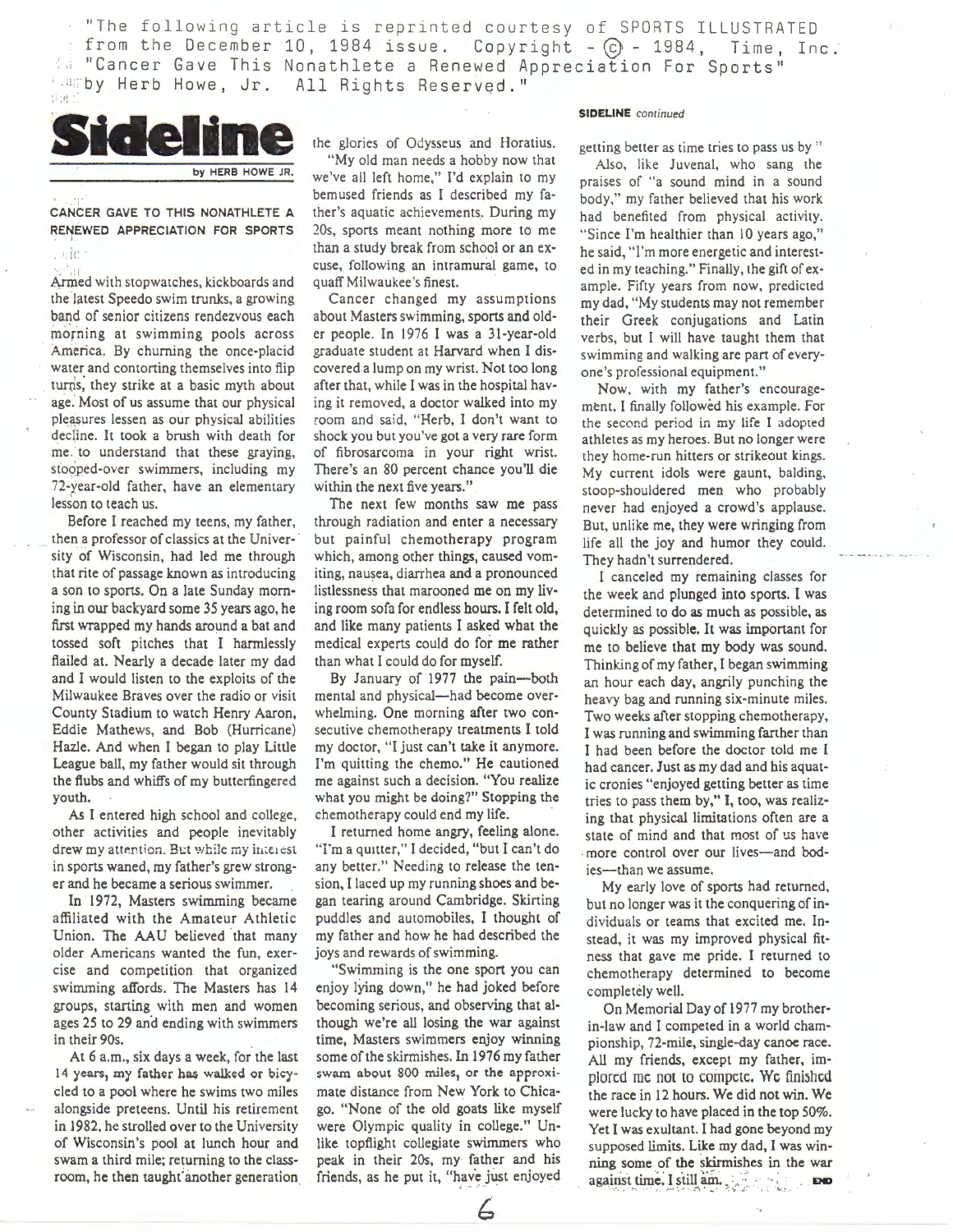## 

Total Immersion's Swim Camp ad was omitted from the May issue of SWIM Magazine. The schedule of camps from June on is: June  $11-14$ Mount Holyoke College S. Hadley, MA June 17-20 Franklin & Marshall College Lancaster, PA June 24-27 Salem College Winston-Salem NC  $July 2-5$ Colgate University Hamilton NY  $July$   $17-20$ Midwestern College Downers Grove, IL  $July 24-27$  $\mathbf{R}$  $\ddot{\phantom{1}}$ July 30-Aug 2 Adrian College Adrian MI Aug  $6-9$ York University Toronto, ONT, Canada Contact: Terry Laughlin-Director, 381 Main Street, Goshen, New York  $(914)294 - 3510$ 10924  $(516)294 - 3528$ 

# 

Congratulations to Jan Moldenhauer of Oshkosh on her retirement! Jan has been the very successful UW-Oshkosh men's swimming team coach for many years in addition to her duties there as a professor in the Physical Education Department. While the collegiate ranks are sorry to see her go we in Wisconsin Masters can hopefully look forward to seeing Jan at more of our meets now that weekend college meets won't be conflicting with weekend Masters meets.

### **1993 USMS 2000 SWIM CHALLENGE** ATTENTION United States Masters Swimming and the Niagara District of New York State invite ALL competitive and fitness swimmers, triathletes and runners to the challenge of a 2000-yard or 2000-meter swim for fun and fitness. **AWARDS** All participants will receive a custom T-shirt and a copy of results. COST Entry fee is \$10.00. Swimmers entering both courses (yards and meters) may enter the second event for \$5.00 and receive one T-shirt. A separate entry form is required for each entry. **DATES** The distance must be swum between June 1 and July 31, 1993. Entries should be postmarked by August 14, 1993. **ELIGIBILITY** USMS membership is NOT required. Participants must be physically fit and sufficiently trained to complete the distance safely. No drafting, pull buoys, paddles, fins, bands or other swim aids are allowed. Entrants may enter either or both challenges. **RESULTS** Will be compiled and ranked by time in five-year USMS age groups (19-24, 25-29, 30-34, etc.). **RULES** Times should be recorded with a stopwatch. To help keep track of the laps swum and the time, a person counting each lap and recording the cumulative time for each lap is recommended. **TO ENTER** Complete the entry form below and mail it with a check payable to "USMS, Inc." to Betty J. Barry, 1403 Victor Holcomb Road, Victor, New York 14564-9310. (716-924-5344) 1993 2000 SWIM CHALLENGE - ENTRY FORM T-shirt size I, the undersigned, completed the distance in accordance with the designated rules in the time indicated. Medium Large DATE OF SWIM TIME YARDS METERS X-Large AGE AT SWIM DATE \_\_\_\_\_ BIRTH DATE \_\_\_\_\_\_\_\_\_\_\_\_\_\_ USMS REGISTERED? YES \_\_\_ NO **NAME SIGNATURE ADDRESS** DATE CITY/STATE/ZIP PHONE NO.

 $\mathcal{S}$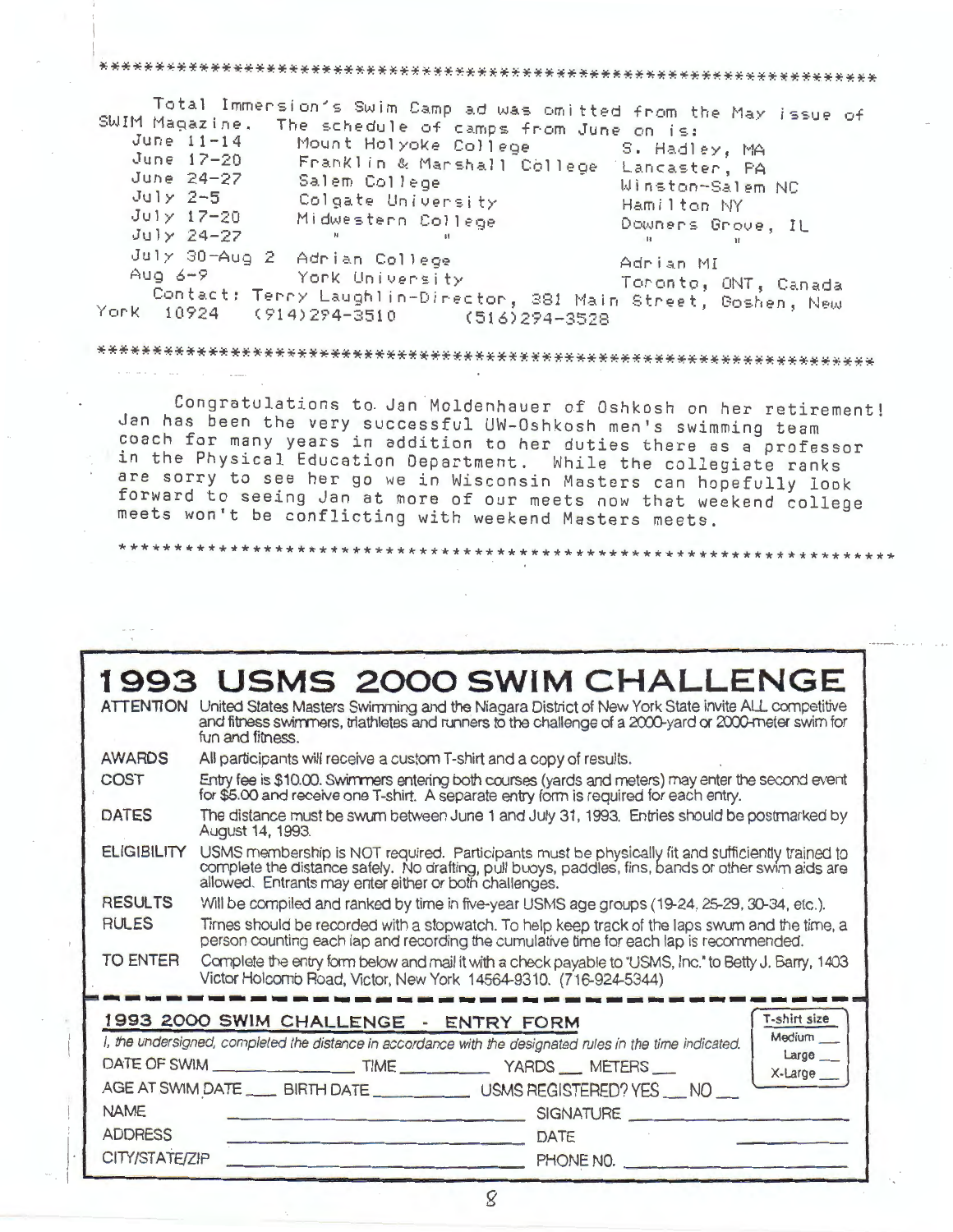

Niagara District **Masters** Swimming

DATE:

TO:

April 20, 1993

USMS District Chairs, Fitness Coordinators, Newsletter Editors and Coaches

FROM: Betty Barry, Niagara District

RE: 1993 USMS 2000 SWIM. CHALLENGE

This year for the first time the 2000 **SWIM** CHALLENGE will be run through the National Fitness Committee with New York's Niagara District administering the meet.

Several changes in format have been made, most significantly USMS registration is not required. It's our hope that by doing so we will encourage the participation of triathletes, runners and lap swimmers across the country and at the same time create an opportunity to publicize the advantages of USMS membership. Of course, for all swimmers it's a challenge at a distance which is considerably less intimidating than the 6000!

Meet information will appear in the magazines "FITNESS SWIMMER" and "SWIM" and, as you can see, competitors may swim 2000 yards or 2000 meters, or enter in both distances if they wish to do so. The distance(s) must be swum during the period from June 1 to July 31.

We encourage you to use the challenge as part of a practice workout, to circulate the meet sheet through your newsletters and at local Y's, JCC's, and other pools frequented by non-USMS athletes.

Participants will receive a copy of the results, a specially designed t-shirt and Information about USMS. If you have something you would like mailed to people in your area, e.g. a 11st of places to swim or contact people/phone numbers, or if you have any questions, please contact me.

Your help in promoting the meet and your participation will be greatly appreciated.

We'll let you know at the convention how many accepted the challenge!

Chairman

Chairman Registrar Freasurer Secretary Officials Sanctions Top 10 Newsletter Resistrar<br>George MacVey, O.D.S. Kay Turner Stephanena Kysor Hugh Reinhard Betty Barry Dick Heller Danisa Levan<br>- 221 Seganore 1403 Victor-Holcomb

 $, 2 + 5 + 10$   $11$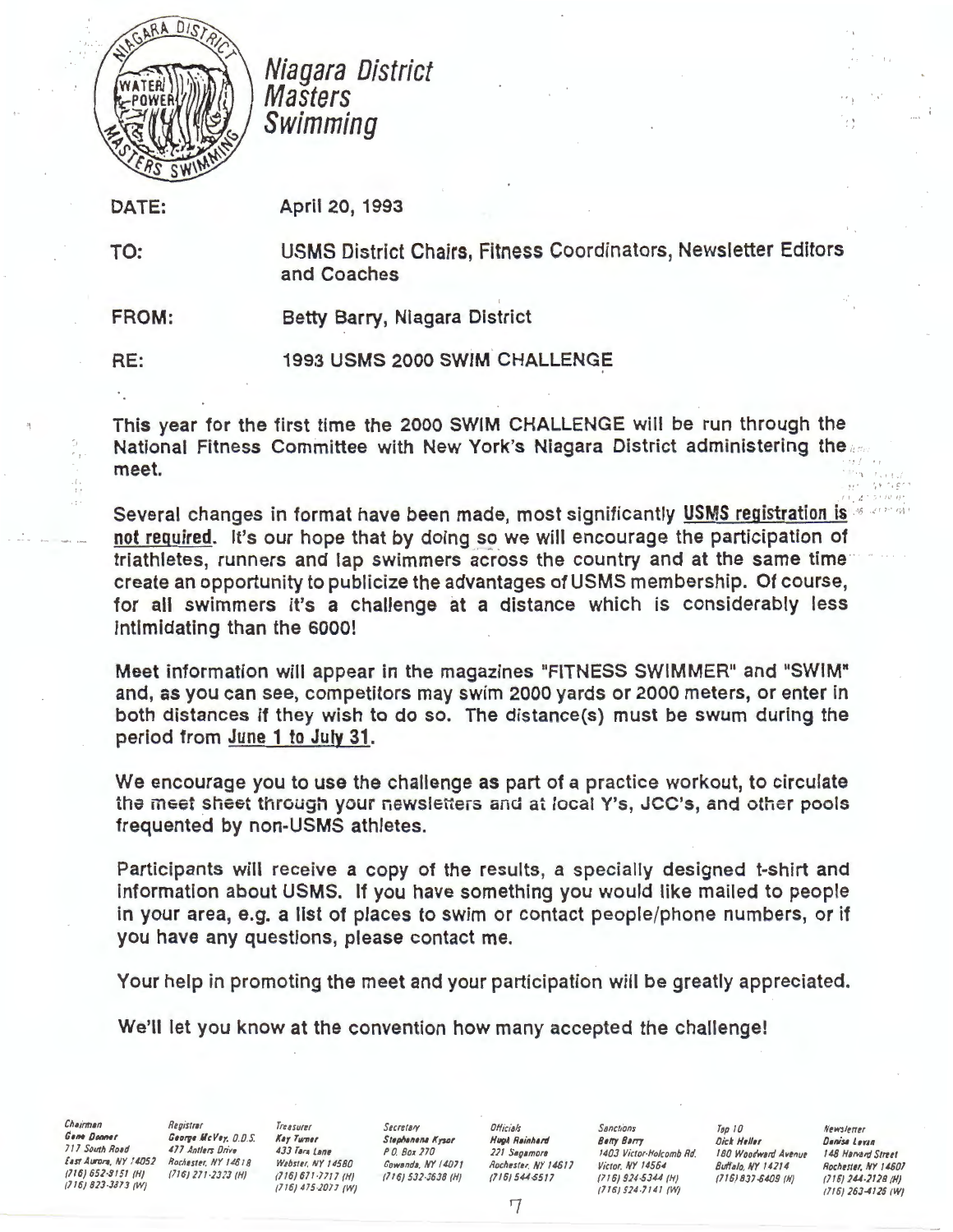WORLD RECORD CERTIFICATES

1. MSI has announced that any swimmer who set a World Record from the starting date of 22 June 1985 that was broken by the time World Records were published 1 May 1991 may apply for a MSI World Record Certificate by sending details of event, date, place and age group to:

> Individual Certificate US \$ 5.00 Peter Gillett 28 Rawlings Road Relay Certificates (5) US \$10.00 Modbury North S.A. 5092 Payable to: Masters Swimming **AUSTRALIA** International

Please send all inquiries to the above address.

MSI has announced that any swimmer who held a World Record on  $2.$ the 1 May 1991 list or the 1 Nov 1991 list that was broken as of the 1 May 1992 list will receive an MSI World Record Certificate at no cost. By the end of Feb all of these certificates should be in the hands of USMS recipients.

Please send all inquires to Peter Gillett.

3. FINA has taken the responsibility of the World Record Certificates .... as of 1 May 1992. All swimmers who held a World Record as of the 1 May 1992 list should have by now received a FINA World Record Certificate at no cost.

Please send all inquires to Walt Reid

11114-111th ST. SW Tacoma, WA 98498 FAX (206) 589-8321 na:

4. FINA will continue to distribute World Record Certificates for any properly documented swim that breaks the published record. Certificates for records broken between 1 May 1992 and 1 Nov 1992 should be in the hands of USMS recipients by the end of Feb 1993. From this point on, the FINA office plans to distribute Certificates on a monthly basis.

Please send all inquires to Walt Reid.

We would like to wish a continued speedy recovery to Dick Zeumer of Neenah. He underwent surgery in late April. Although not a registered Masters swimmer,Dick is almost always in attendance at our meets working on deck as a timer or recorder while his wife, Fran, and daughter (me!) swim. He was once asked if he didn't tire of doing this type of work meet after meet - to which he replied -"Well, it keeps me out of bars and from chasing women!". Dick very well COULD be a competitive swimmer as swimming is a part of his exercise routine year round. Maybe NEXT year we will be able to coax him into the pool to compete.